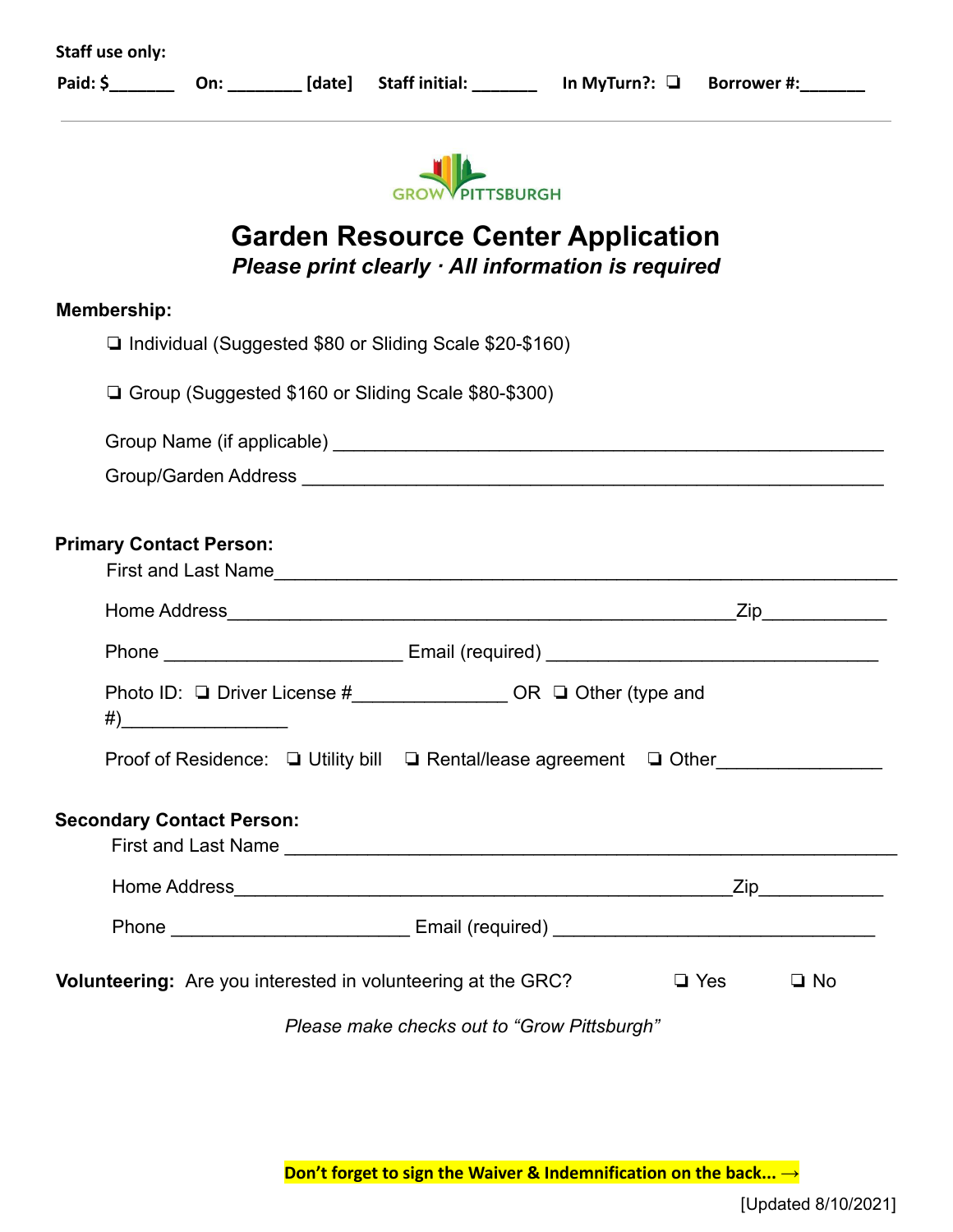## **WAIVER and INDEMNIFICATION**

I, **I** and the state that I am capable of using the state that I am capable of using the **tools I am borrowing and that I will use the tools I am borrowing in a safe and responsible manner**.

I understand that Grow Pittsburgh is not legally liable for any injury sustained while under the care of the borrower.

I hereby agree to release and indemnify and hold harmless Grow Pittsburgh its officers, agents, and employees from any and all liability, loss, claims, and demands, actions or causes of action for the death or injury to any persons and for any property damage suffered or incurred by any person which arises or may arise or be occasioned in any way from the use of tools I am borrowing from the Grow Pittsburgh Garden Resource Center.

I affirm that the above information is current, true, and correct and may be subject to verification. I further state that I have read and fully understand the Policies & Conditions of Grow Pittsburgh's Garden Resource Center and I understand that failure to comply with any of these rules may result in revocation of my borrowing privileges and/or legal action against me. I have read this Waiver and Indemnification form and in signing it relinquishing any and all claims against Grow Pittsburgh and its Garden Resource Center.

| Signature | Date |
|-----------|------|